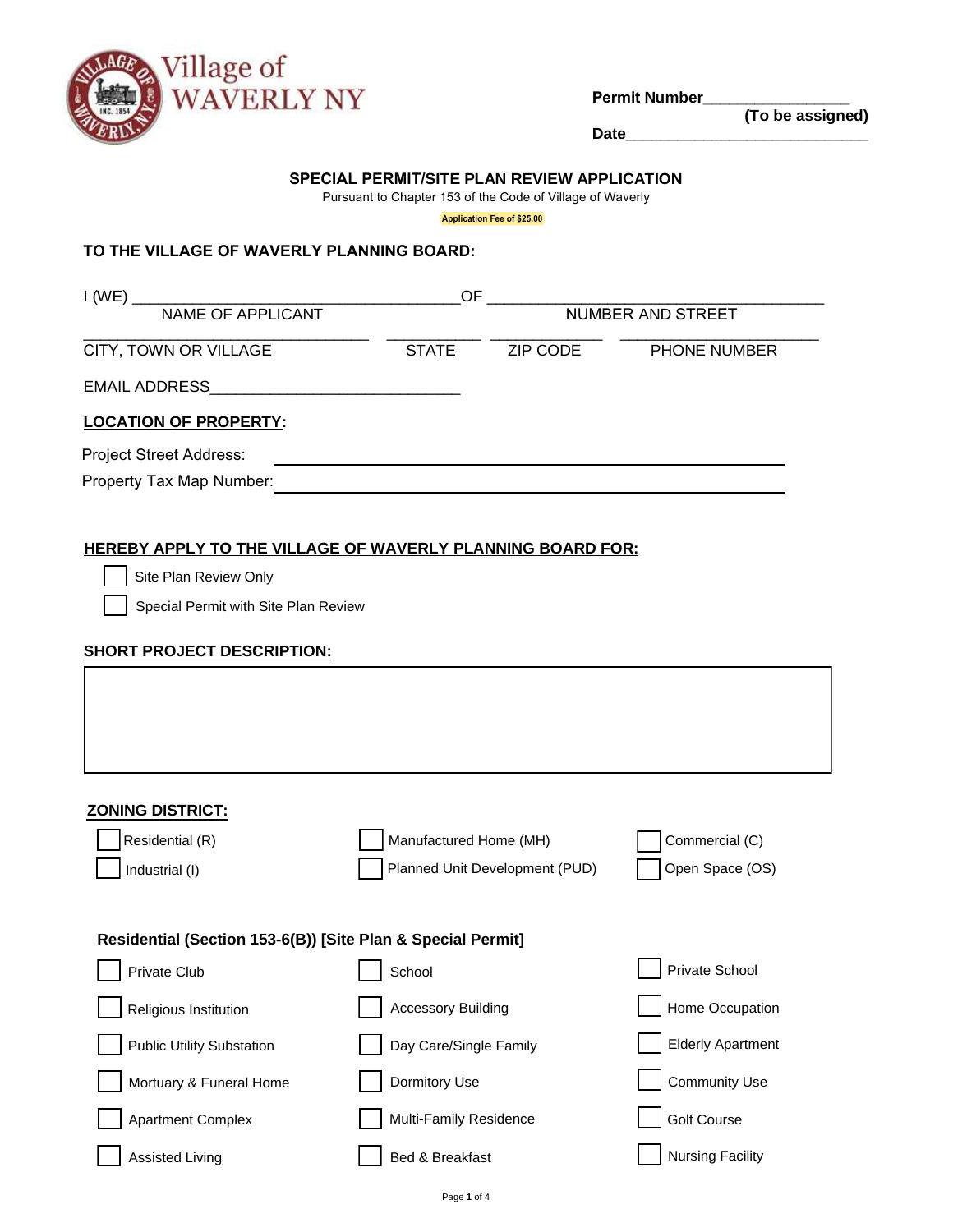| Commercial (Section 153-8(B)) [Site Plan & Special Permit] |  |  |  |  |  |
|------------------------------------------------------------|--|--|--|--|--|
|------------------------------------------------------------|--|--|--|--|--|

| Drive-In Fast Food      | Specialized Industrial | Shopping Mall         |
|-------------------------|------------------------|-----------------------|
| Above-Street Apartments | Other Retail Uses      | Service Station       |
| Car Wash                | Motor Vehicle Sales    | Other Compatible Uses |

### Industrial (Section 153-9(B)) [Site Plan & Special Permit]

All Industrial Uses

#### Planned Unit Development District (Section 153-10(B)) [Site Plan & Special Permit or Report to Village Board for Zoning Change]

**Existing PUD** 

New PUD

### Open Space (Section 153-13(B))

Cemetery/Mausoleums

### Article IV - Supplementary Regulations (Section 153-14) [Site Plan Review Only]

Parking Space Requirements (153-15)

Off-Street Loading (153-16)

Special Parking & Loading Space (153-17) [Site Plan & Special Permit]

### Signs [Site Plan & Special Permit] (Section 153-18(C)(6)(b), see also Section 153-18(G))

Advertising Signs and Movable Banners

#### **PRELIMINARY CONFERENCE:**

Preliminary Plan Provided with Application

Preliminary Plan to Follow

Waiver Request of Formal Plan Documents (e.g., architectural drawings)

\*Note: Preliminary Plan should be provided to the Village Planning Board at least fourteen (14) days before a regular meeting (first Tuesday of each month)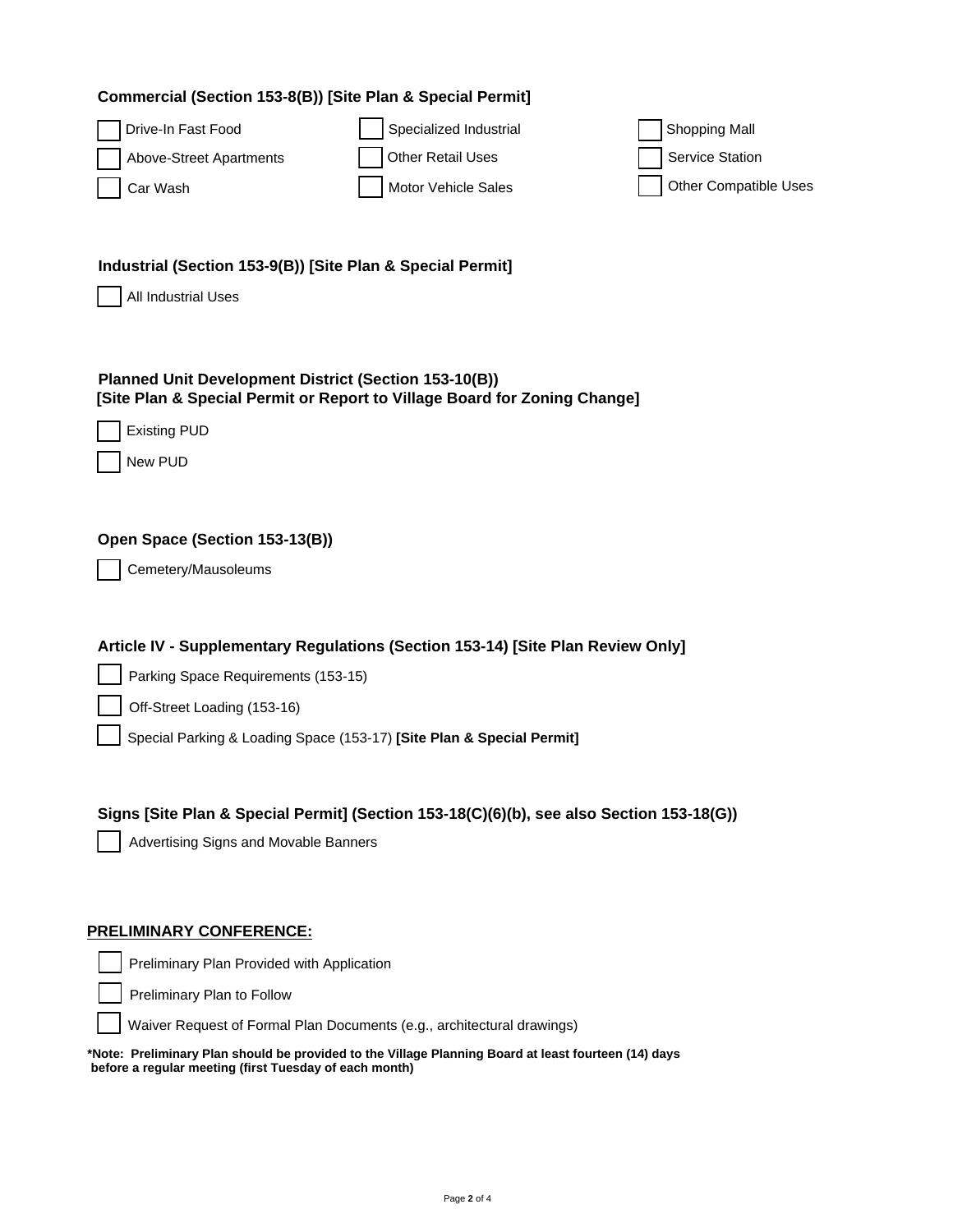# STATE ENVIRONMENTAL QUALITY REVIEW ACT (SEQR):

| Not Applicable                                                                                                                                                  |                                                                                         |  |  |
|-----------------------------------------------------------------------------------------------------------------------------------------------------------------|-----------------------------------------------------------------------------------------|--|--|
| Short Environmental Assessment Form Applies                                                                                                                     |                                                                                         |  |  |
| Full Environmental Assessment Form Applies                                                                                                                      |                                                                                         |  |  |
| <b>COUNTY PLANNING BOARD REVIEW:</b> (check all that apply)<br>Property is within 500 feet of a:<br>State or County Road or Highway<br>State or County Facility | Municipal or County Boundary<br>Property Enrolled in NYS Agricultural Districts Program |  |  |
| <b>STATE OF NEW YORK:</b>                                                                                                                                       |                                                                                         |  |  |
| :SS                                                                                                                                                             |                                                                                         |  |  |
| <b>COUNTY OF TIOGA:</b>                                                                                                                                         |                                                                                         |  |  |
| Subscribed and Sworn to this $\_\_\_\_$ day of $\_\_\_\_\_\_$ . 20                                                                                              |                                                                                         |  |  |
| <b>NOTARY PUBLIC</b>                                                                                                                                            | <b>APPLICANT'S SIGNATURE</b>                                                            |  |  |
| <b>APPLICATION FEES</b><br>Application Fee \$25.00<br>Please make check payable to Village of Waverly                                                           |                                                                                         |  |  |
| FOR OFFICE USE ONLY                                                                                                                                             |                                                                                         |  |  |
| Paid Application Fee \$25.00                                                                                                                                    |                                                                                         |  |  |
| Completed Site Plan/Special Permit Application Form                                                                                                             |                                                                                         |  |  |
| Preliminary Plan Provided                                                                                                                                       |                                                                                         |  |  |
| Site Plan Provided                                                                                                                                              |                                                                                         |  |  |
| <b>Final Planning Board Decision</b>                                                                                                                            |                                                                                         |  |  |